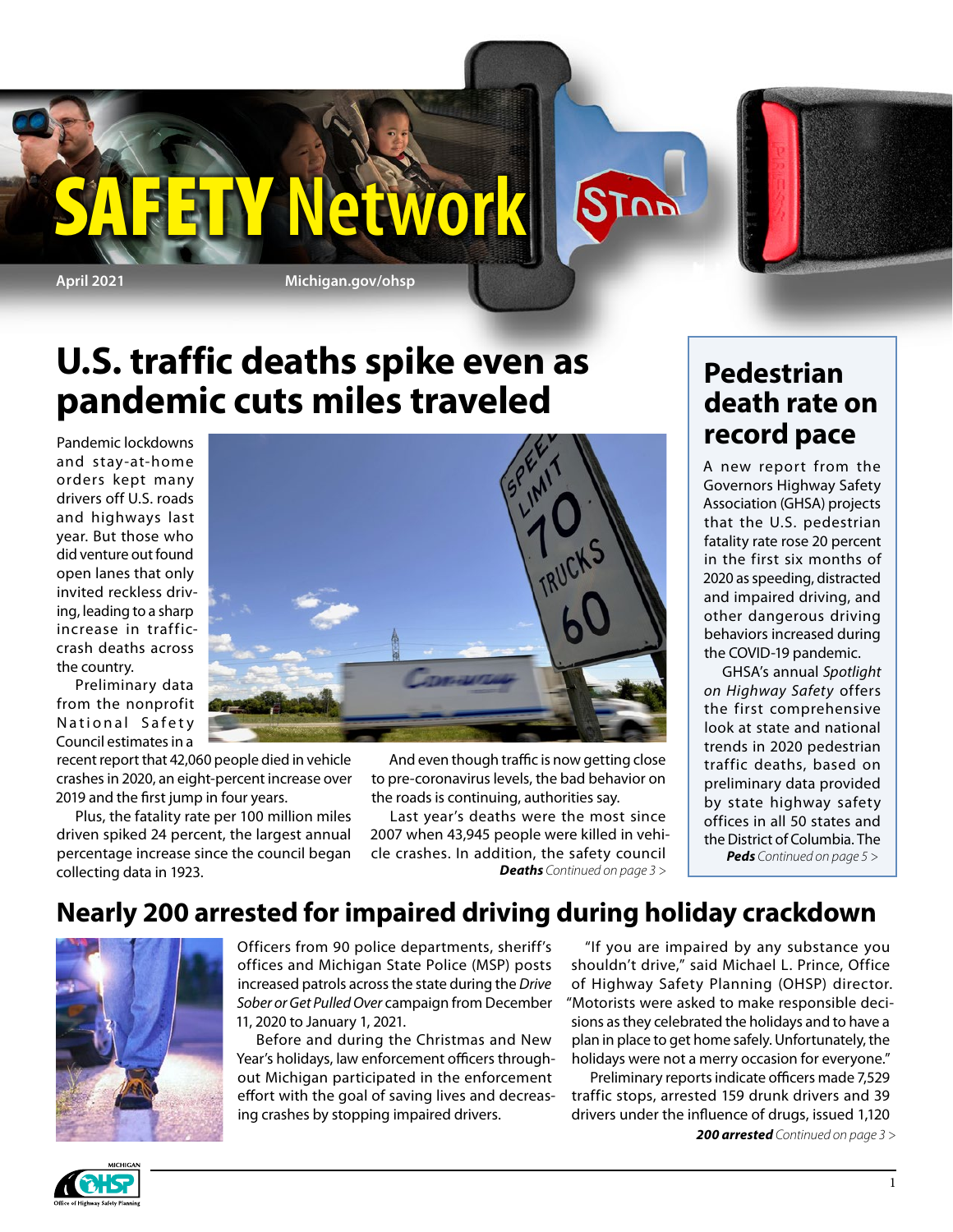## **GHSA report: Teens and speeding a deadly combination**

A new report from the GHSA and Ford Motor Company Fund, titled *Teens and Speeding: Breaking the Deadly Cycle*, highlights the significant role speeding plays in teen driver fatalities and offers practical tools to help parents rein in this lethal driving habit.

The analysis found that from 2015 to 2019, teen drivers and passengers (16-19 years of age) accounted for a greater proportion of speeding-related fatalities (43 percent) than all other age groups (30 percent). During this five-year period, 4,930 teen drivers and passengers died in speeding-related crashes.

In Michigan, over that same five-year period, the total number of teen fatalities was 312, including 138 that were speedrelated (44 percent).

*GHSA Continued on page 7 > Teens and Speeding: Breaking the Deadly Cycle* also sheds light on what we know about speeding-related fatal crashes

### **Schools across Michigan participating in teen safe driving program**

STRIVE 4 A SAFER DRIVE

Students at 23 Michigan high schools will have the

opportunity to become better, safer drivers by participating in the *Strive for a Safer Drive* (S4SD) program. S4SD, a peer-led traffic safety campaign, aims to reduce the leading cause of death for teens traffic crashes.

In 2019, teens and young adults age 15 to 20 accounted for eight percent of all traffic deaths in Michigan, with 55.7 percent of those deaths being the driver. Inexperience and risk-taking behavior are the primary factors contributing to teendriver fatalities.

In its 10<sup>th</sup> year, S4SD is a public-private partnership between Ford Motor Company Fund's Driving Skills for Life program and the OHSP. The program encourages teens to talk to their peers and their communities about making safe driving choices.

As part of the S4SD program, each school receives \$1,000 for students to create a teen-led traffic safety campaign to educate their classmates and the community about various topics, including distracted driving, seat belt use, speeding, underage drinking/impaired driving, and winter driving.

This project does not need face-toface instruction to be effective as it can be done successfully in a virtual environment.



Schools will submit a video or PowerPoint outlining their campaign. Those schools with the top-five winning campaigns will receive cash prizes ranging from \$500-\$1,500.

Since the 2011 creation of S4SD, 173 different Michigan high schools have participated in the program.

The OHSP has partnered with the Transportation Improvement Association to coordinate activities of the S4SD program.

For more information about S4SD, please visit [Michigan.gov/S4SD](https://www.michigan.gov/msp/0,4643,7-123-72297_64773_58984---,00.html).

#### **THE S4SD HIGH SCHOOLS FOR THE 2020-21 SCHOOL YEAR ARE:**

| <b>SCHOOL</b>                            | <b>COUNTY</b>      |
|------------------------------------------|--------------------|
| Anchor Bay High School                   | St. Clair          |
| Bay-Arenac Career Center Law Enforcement | Bay & Arenac       |
| Carlson High School                      | Wayne              |
| Cousino High School                      | Macomb             |
| Dakota High School                       | Macomb             |
| <b>Detroit Community Schools</b>         | Wayne              |
| Dexter High School                       | Washtenaw          |
| Dundee High School                       | Monroe             |
| Fordson High School                      | Wayne              |
| Freeland High School                     | Saginaw            |
| <b>Grand Blanc High School</b>           | Genesee            |
| Grand Ledge High School                  | Eaton              |
| Harper Creek High School                 | Calhoun            |
| Lake Orion High School                   | Oakland            |
| Memphis High School                      | Macomb & St. Clair |
| Ontonagon Area Schools                   | Ontonagon          |
| Plymouth High School                     | Oakland            |
| Potterville High School                  | Eaton              |
| Port Huron Northern High School          | St. Clair          |
| Swan Valley High School                  | Saginaw            |
| University High School Ferndale          | Oakland            |
| Vassar High School                       | Tuscola            |
| West Shore ESD CTE                       | Mason              |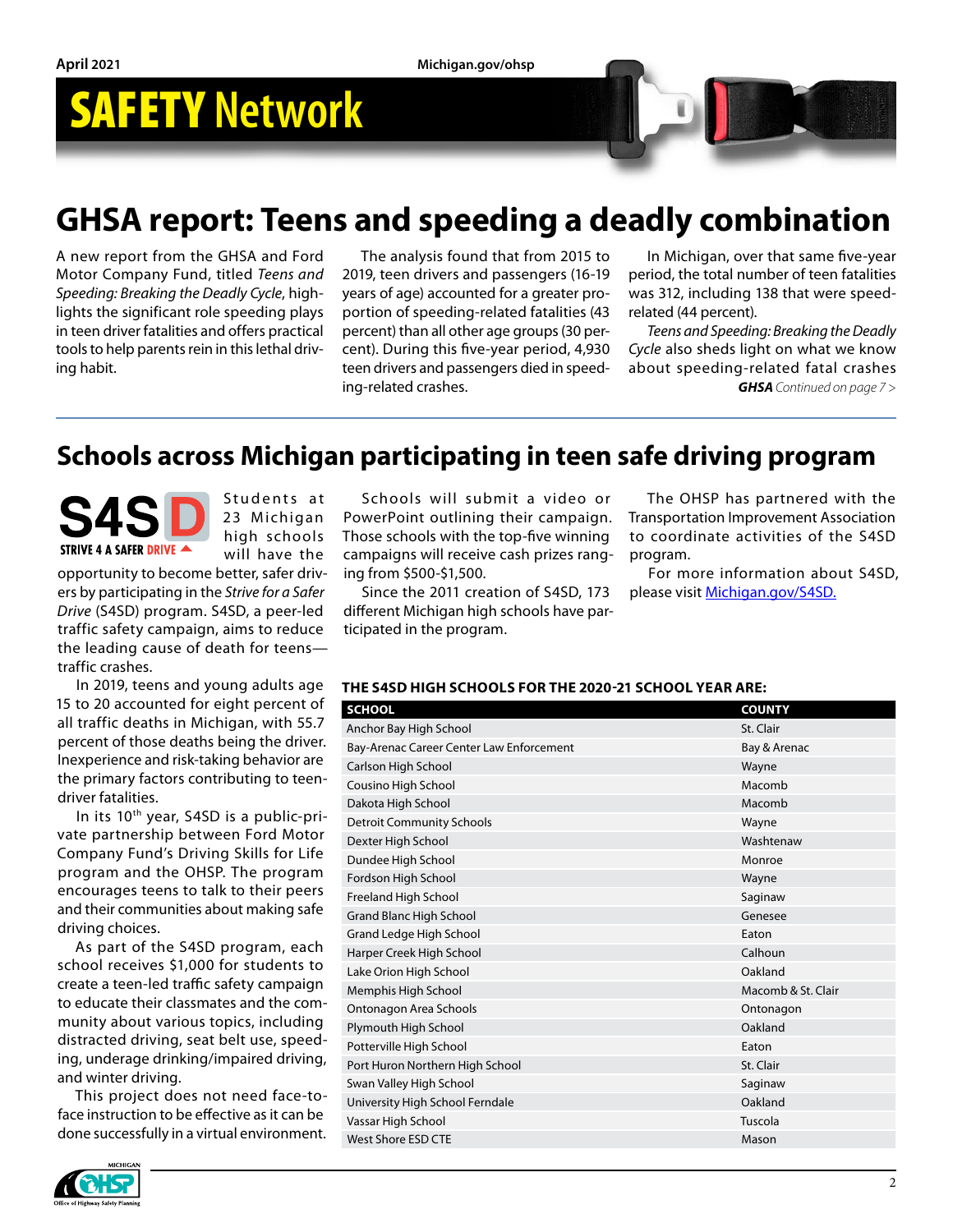

### **Impaired driving task force making IMPACT**

Armed with alarming impaired-driving data, the MSP recently joined with MSP Third District leadership and its troopers to create the Impaired Driving Action Team (IMPACT), a task force focused on reducing alcohol- and drug-related crashes.

More than a third of traffic deaths in Michigan involve impaired drivers. To save lives, the IMPACT squad has been patrolling roads in Bay, Saginaw and Genesee counties to deter drivers who are under the influence of drugs or alcohol.

To raise awareness about this vital issue and to inform the public about the patrols, the OHSP deployed an outreach plan that included billboards located in numerous locations throughout the tri-county region, an extensive radio campaign, and

multi-platform social media posts. The OHSP also created and distributed posters that were placed in local bars, restaurants, gas stations, convenience stores and marijuana dispensaries.

Operating with two troopers and one sergeant, in January and February the IMPACT task force made 36 OWI and 12 OUID arrests.

The stops also included 31 people driving with a suspended license, 6 with no insurance, 1 felony firearm, 1 felony in possession of ammunition, and 4 open container violations. Also included were 21 satisfied warrants and the capture of 10 fugitives.

In one day of exceptional work, the team arrested seven OWI/OUID drivers in Saginaw County on March 20, 2021.

#### *200 arrested Continued from page 1 >*

speeding citations, 88 seat belt citations, and 13 child-restraint citations. In addition, officers made 147 felony arrests during the enforcement period.

In one instance, a trooper from the MSP Flint Post responded to a road-rage incident in progress, which led to the arrest of a suspect for two counts of felonious assault, CCW (firearm), possession of a firearm with unlawful intent, multiple counts of felony firearm, and possession of Adderall.

According to the 2019 Michigan Annual Drunk Driving Audit by the MSP, 41.9 percent of all fatal crashes that occurred involved alcohol, drugs, or both.

In Michigan, it is illegal to drive with a blood alcohol concentration (BAC) of .08 or higher, although motorists can be arrested at any BAC level if an officer believes they are impaired. Michigan's drunk driving law contains a zerotolerance provision for drivers with certain illegal drugs in their system.

The same penalties for drunk driving also apply to those convicted under the zero-tolerance drug provision.

The *Drive Sober or Get Pulled Over* campaign is supported with federal traffic safety funds provided by the U.S. Department of Transportation and the National Highway Traffic Safety Administration (NHTSA) and coordinated by the OHSP.



estimates that 4.8 million people were injured in crashes last *Deaths Continued from page 1 >*

year. Federal data shows that Americans drove 13 percent fewer miles last year, or roughly 2.8 trillion miles. Yet the number of deaths rose at an alarming rate, he said.

Of the reckless behaviors, early data from the NHTSA show speed to be the top factor.

Also, tests of trauma center patients involved in traffic crashes show increased use of alcohol, marijuana and opiods.

Traveling over 100 mph makes crashes far more severe, the safety council said.

The high number of speeding drivers is continuing even as traffic is starting to return to pre-pandemic levels.

The council collects fatal crash data from states on public and private roads.

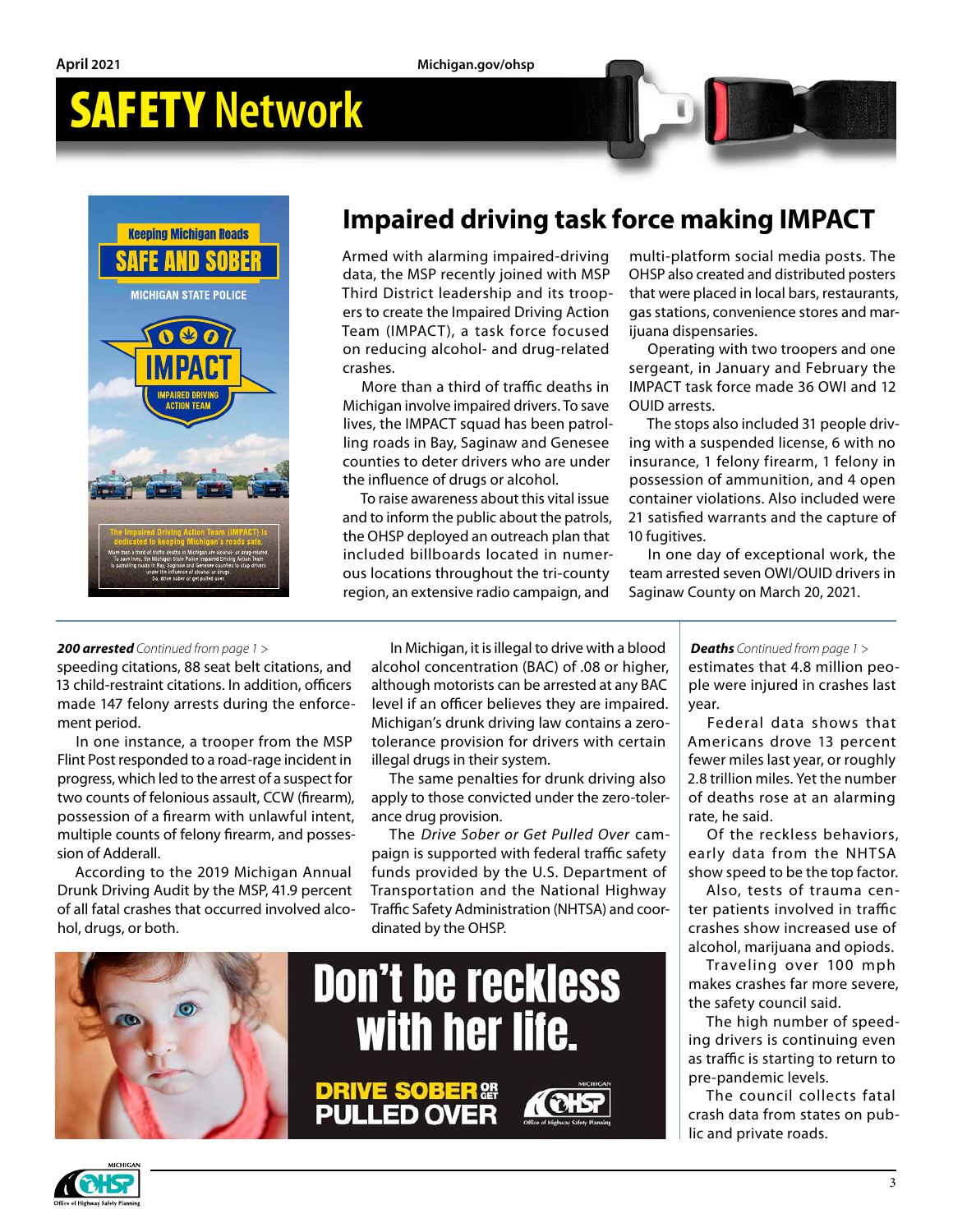**April 2021 Michigan.gov/ohsp**

# SAFETY **Network**



*A "Drive Slow on Ice & Snow" banner located northbound on I-75 near the Mackinac Bridge.*

## **OHSP launches expanded winter safe driving awareness campaign**

In November 2020, the Michigan OHSP launched its winter driving safety campaign—*Drive Slow on Ice & Snow*—to remind drivers to reduce speed and use caution when traveling on slick and snowcovered roads.

Of the more than 1.5 million total crashes reported in Michigan from 2015-2019, 14.2 percent (220,526) were winter-weather related, according to the MSP Criminal Justice Information Center. Of those crashes on icy, snowy, or slushy road conditions, 361 involved fatalities in which 402 people lost their lives.

The OHSP expanded its winter driving safety outreach with a new website containing tips and useful resources. When drivers visit [www.michigan.gov/](http://www.michigan.gov/WinterDriving) [WinterDriving,](http://www.michigan.gov/WinterDriving) they can find advice addressing a wide range of cold-weather challenges, including: planning a safe route, how to control their vehicle, what to do in an emergency, passenger safety, tire tips and more.

The OHSP also distributed *Drive Slow on Ice & Snow* banners to more than 600 traffic safety partners throughout the state to promote winter driving safety in their communities.

The *Drive Slow on Ice & Snow* campaign is supported by federal traffic safety funds.





## **Staff Profile: Julie Roth**

Julie Roth is the program coordinator for the 416/Secondary Road Patrol program. She has been with the OHSP for 16 years.

#### **What do you like most about your job?**

*The wide variety of duties—program management, accounting, monitoring, training, patrol ride-alongs. It never gets boring.*

**What are you most proud of at work?** *Working with all 83 sheriffs' offices across the entire state … being there to assist and come up with solutions to help.*

**What are your interests and hobbies?**

*I'm a single mother of two kids and work with 83 sheriffs … do I have time for interests and hobbies?! My nerdy secret is that I enjoy entering my photography, art and baking at the county fair.*

#### **What personal achievement are you most proud of?**

*Making Jeff Foxworthy bust a gut laughing.*

**What's your favorite vacation spot?** *The South.*

#### **What's something people don't know about you?**

*In middle school I played on the boys' baseball team—Bad News Bears style!*

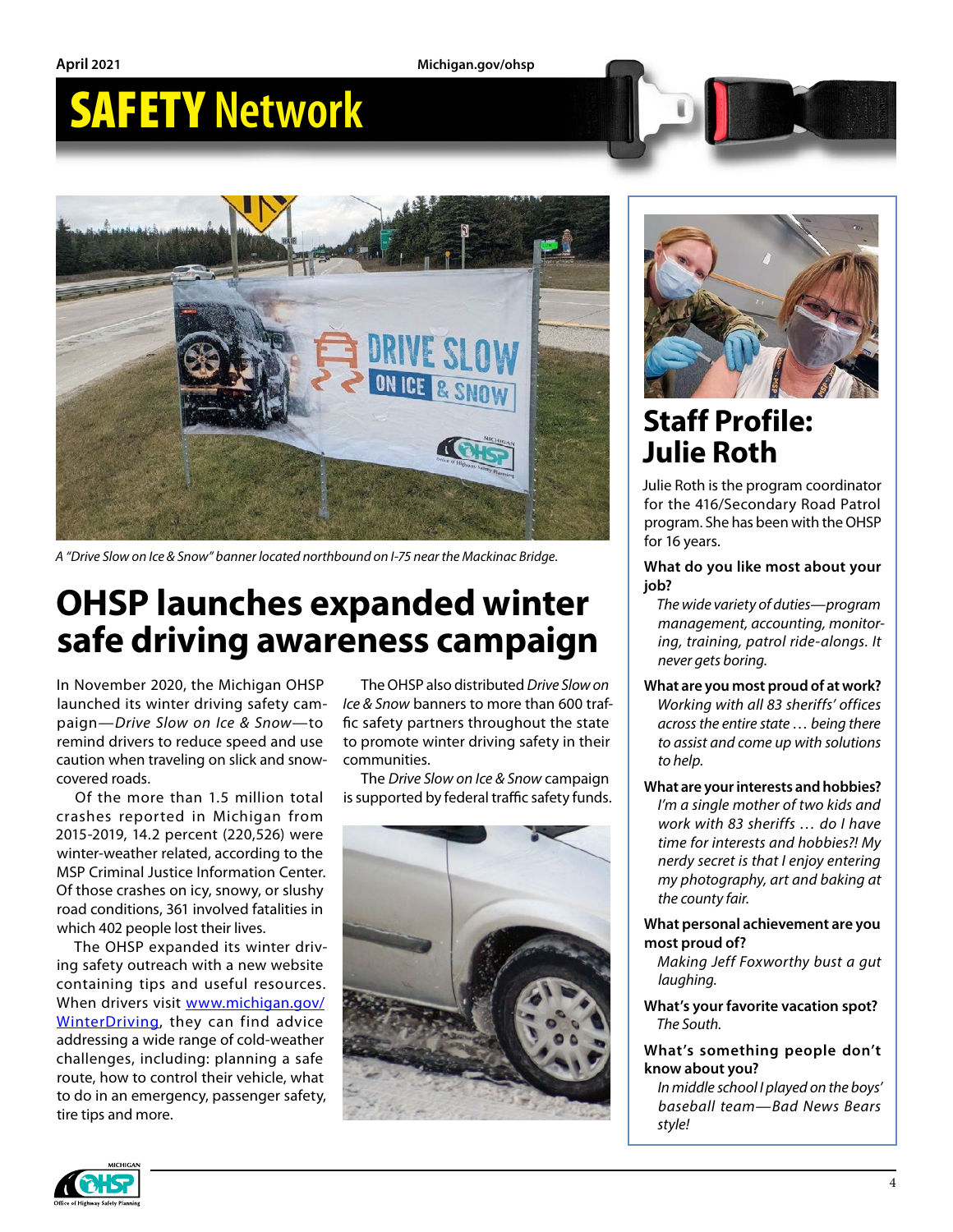#### *Peds Continued from page 1 >*

analysis found that from January through June 2020, 2,957 pedestrians were killed in motor vehicle crashes—six more than the same period in 2019. Factoring in a 16.5-percent reduction in vehicle miles traveled (VMT) nationwide, the rate of drivers striking and killing pedestrians jumped to 2.2 deaths per billion VMT, a significant and unsettling increase from 1.8 deaths the year before.

If this troubling pattern continues for the second half of the year as many traffic safety experts fear, 2020 may have the largest ever annual increase in the U.S. pedestrian fatality rate per mile driven.

In Michigan, from January to June 2019, there were 65 pedestrian fatalities. According to preliminary data from GHSA, in that same six-month period in 2020, there were 68 pedestrian fatalities.

The GHSA report also examines 2019 data from the NHTSA's Fatality Analysis





Reporting System (FARS), finding that pedestrians accounted for 17 percent of all traffic deaths in 2019, compared to 13 percent in 2010. While pedestrian deaths have risen by 46 percent over the past decade, the number of all other traffic deaths has increased by only 5 percent. Although advancements in motor vehicle safety and technology have increased survivability for vehicle occupants involved in crashes, pedestrians are not so protected and remain susceptible to serious or fatal injuries when struck by a motor vehicle.

The 2019 FARS data analysis highlights numerous factors related to pedestrian fatalities. Key findings include:

• Most pedestrians are killed on local roads, in the dark and away from intersections, suggesting the need for safer road crossings and increased efforts

### **OHSP welcomes Heidi Parker**

Heidi Parker is OHSP's new accountant in the Fiscal Management Section. She will be responsible for the analysis of financial transactions for all federal grant programs.

Prior to joining OHSP, Heidi worked in the Michigan Department of Natural Resource's Minerals Management Section as the revenue accountant.

Heidi has a bachelor's degree in accounting from Western Governor's University and lives in Lansing.



to make pedestrians more visible through improved lighting and other countermeasures. During the past 10 years, the number of drivers striking and killing a pedestrian after dark increased by 54 percent, compared to a 16 percent rise in pedestrian fatalities in daylight.

• Alcohol impairment by the driver and/ or pedestrian was reported in nearly half of traffic crashes that resulted in a pedestrian fatality.

Despite the alarming projected increase in the pedestrian death rate per mile driven in the first half of 2020, the report identifies progress in some state-reported data. For example, 20 states and D.C. saw declines in the number of pedestrians killed by drivers for the first half of 2020 compared to 2019, with 9 states reporting double-digit decreases and 2 states reporting three consecutive years of decreases.

The report also highlights proven strategies employed at the state and local level, including engineering and road design, high visibility and automated enforcement, pedestrian safety assessments and road safety audits, and education directed to children and crash bystanders.

The full report, including infographics and state-by-state data, is available on the [GHSA website](https://www.ghsa.org/resources/Pedestrians21) at **GHSA.org**.

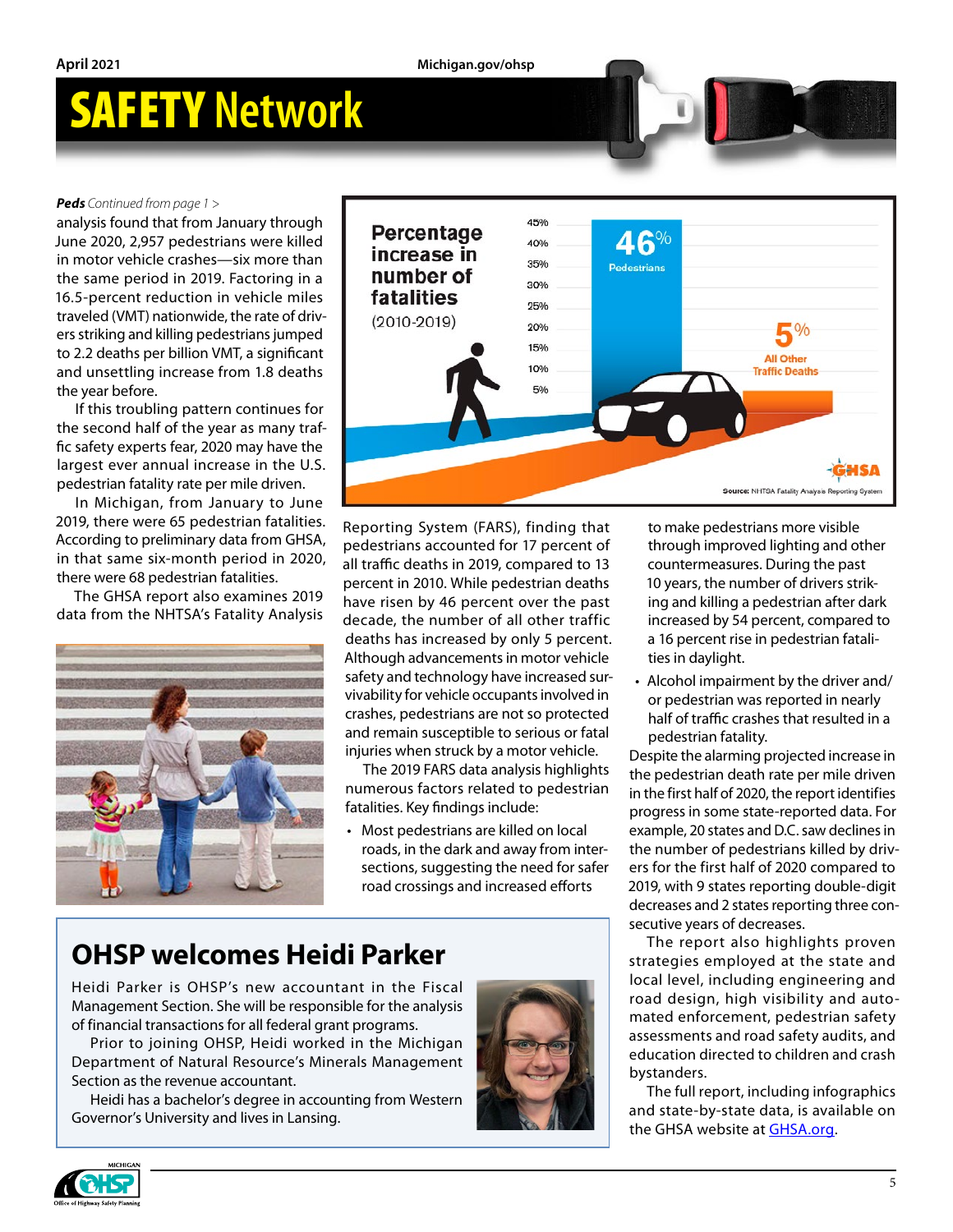## **Kratom and driving bring another danger to our roads**

*By: Kenneth Stecker and Kinga Canike*

Most everyone knows the dangers of drinking and driving, but recent headlines have put the spotlight on another danger on our roads—kratom and driving:

- "Suspected driving under the Influence case involving Mitragyine."**<sup>1</sup>**
- "Deputies say DUI driver carrying new Kratom drug."**<sup>2</sup>**
- "DUI suspect in Danish child's death back in Charleston jail after failed drug test."**<sup>3</sup>**

Mitragyna speciosa is an evergreen tree native to Thailand and Southeast Asia.**<sup>4</sup>** Its leaves, and an extract made from its leaves, are commonly referred to as kratom.**<sup>5</sup>** Kratom can be used in various ways. Its leaves can be chewed or crushed into a powder.**<sup>6</sup>** The powder can be used to make tea or packaged as capsules.**<sup>7</sup>** Kratom extract can be mixed into liquids for consumption.**<sup>8</sup>**

Kratom's effects vary depending on how much a person ingests. In lower doses, kratom is known to be a stimulant.**<sup>9</sup>** In higher doses, those effects are opioidlike or sedative.**<sup>10</sup>** Kratom has been used for many purposes including opioid withdrawal, pain relief, and to treat depression and anxiety.**11** However, research is inconclusive as to whether kratom has any health benefits.**<sup>12</sup>**

*1 <https://academic.oup.com/jat/article/42/7/e65/4989296>*

- *2 https://speciosa.org/deputies-say-dui-driver-carryingnew-kratom-drug-written-by-treidherald-reviewcom217-421-7977/*
- *3 https://abcnews4.com/news/crime-news/ dui-suspect-in-danish-childs-death-back-in-charlestonjail-after-failed-drug-test*
- *4 https://www.mayoclinic.org/healthy-lifestyle/*
- *consumer-health/in-depth/kratom/art-20402171 5 Id.*
- *6 Id.*
- *7 Id.*
- 
- *8 Id. 9 https://jaoa.org/article.aspx?articleid=2094342*
- *10 Id.*
- *11 https://www.cbsnews.com/news/*
- *kratom-poison-control-calls-soared-in-recent-years/*
- *12 https://www.mayoclinic.org/healthy-lifestyle/ consumer-health/in-depth/kratom/art-20402171*

The American Kratom Society estimated that there were more than 15 million kratom users in the United States in 2019.**<sup>13</sup>** Kratom is not federally scheduled as a controlled substance even though the Drug Enforcement Administration has listed it as a drug of concern.**<sup>14</sup>** There is concern that lack of regulation results in varying quality and purity among kratom products.**<sup>15</sup>** Six states have made it illegal, and there is pending legislation in other states to either criminalize or regulate it to some degree**<sup>16</sup>**. Here in Michigan kratom continues to be legal and, therefore, readily accessible.**<sup>17</sup>** It is sold on the Internet and at gas stations and head shops around the state.

Common kratom side effects include the following:

- Dizziness
- Drowsiness
- Hallucinations and delusion
- Depression
- Breathing suppression
- Seizure, coma, and death.**<sup>18</sup>**

These side effects, which can last up to five hours, make the combination of kratom and driving dangerous.**<sup>19</sup>** This is where Michigan Public Act 543, which went into effect in 2013, comes into play. Public Act 543 states in pertinent part as follows:

"Sec. 625. (1) A person, whether licensed or not, shall not operate a vehicle upon a highway or other place open to the general public or generally accessible to motor vehicles, including an

- *13 [https://www.americankratom.org/images/Kratom\\_](https://www.americankratom.org/images/Kratom_Population_2019.pdf) [Population\\_2019.pdf](https://www.americankratom.org/images/Kratom_Population_2019.pdf)*
- *14 https://drugabuse.com/blog/trading-dependenciestheres-nothing-mild-about-a-kratom-addiction/*
- *15 https://www.cbsnews.com/news/ kratom-poison-control-calls-soared-in-recent-years/*
- *16 https://speciosaguide.com/kratom-legality-is-kratomlegal-in-my-state/#Is\_Kratom\_Legal\_in\_Michigan*
- *17 Id.*
- *18 [https://www.mayoclinic.org/healthy-lifestyle/](https://www.mayoclinic.org/healthy-lifestyle/consumer-health/in-depth/kratom/art-20402171) [consumer-health/in-depth/kratom/art-20402171](https://www.mayoclinic.org/healthy-lifestyle/consumer-health/in-depth/kratom/art-20402171) 19 Id.*

area designated for the parking of vehicles, within this state if the person is operating while intoxicated. As used in this section, "operating while intoxicated" means any of the following:

(a) The person is under the influence of alcoholic liquor, a controlled substance, or other intoxicating substance or a combination of alcoholic liquor, a controlled substance, or other intoxicating substance.

(25) As used in this section: (a) "Intoxicating substance" means any substance, preparation, or a combination of substances and preparations other than alcohol or a controlled substance, that is either of the following: (i) Recognized as a drug in any of the following publications or their supplements: (A) The official United States pharmacopoeia. (B) The official homeopathic pharmacopoeia of the United States. (C) The official national formulary. (ii) A substance, other than food, taken into a person's body, including, but not limited to, vapors or fumes, that is used in a manner or for a purpose for which it was not

*Kratom Continued on page 7 >*